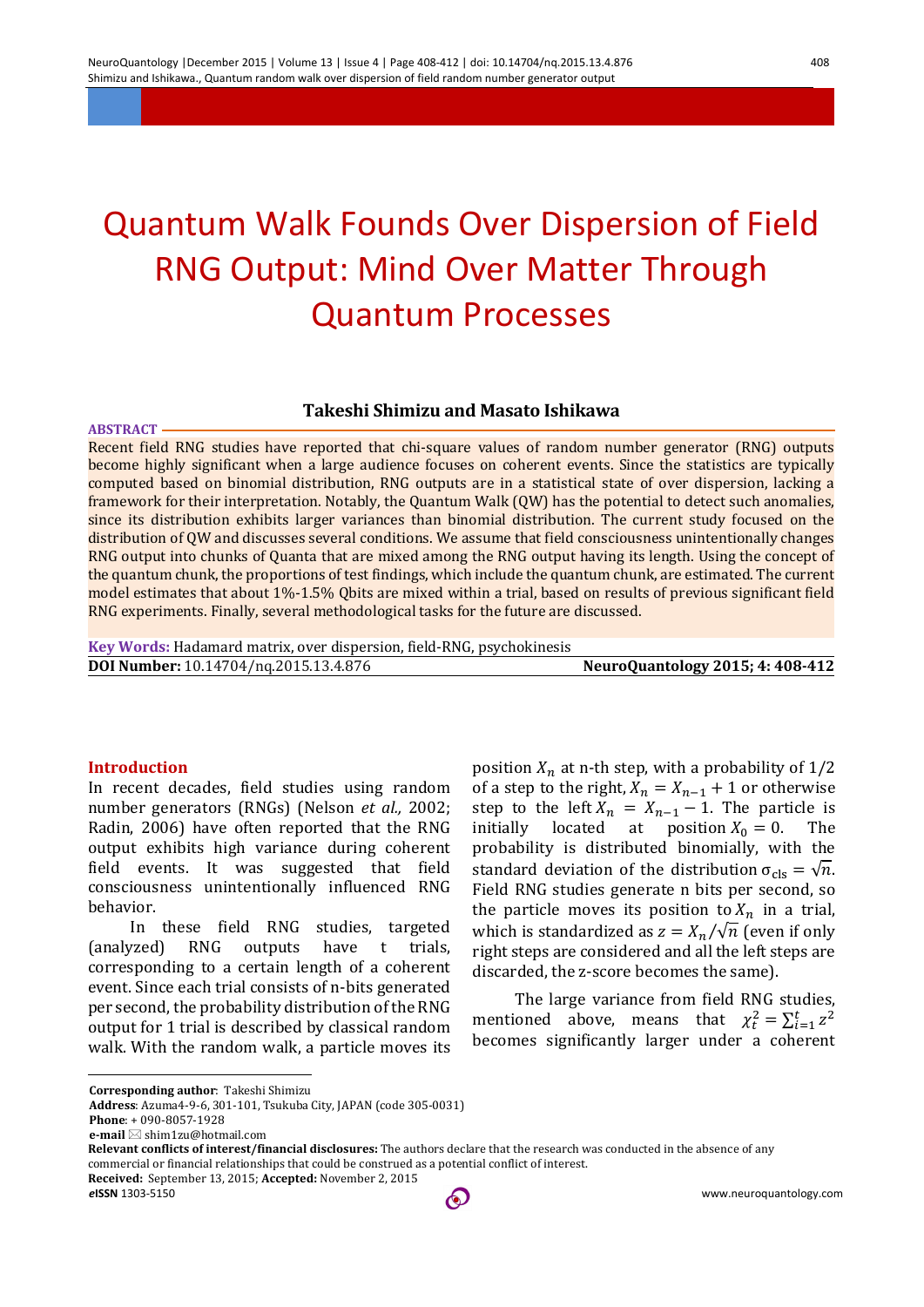event, suggesting that the z-scores are distributed approximately  $N(0, (1 + \Delta_b) \sigma_{cls}^2)$ , where  $\Delta_h$ represents a coefficient for the over dispersion. The least ratio would be estimated, e.g the Global Consciousness Project (GCP) observed a coherent event with length of two hours, or 7,200 seconds, expecting by chance a chi-square value of 7200. When, the dataset becomes borderline significant  $\chi^2_{(7\ 200)} = 7398.5$  ( $\alpha = 0.05$ ), the ratio  $\Delta_b$  = .028(= 7398.5 / 7200 – 1) increased for all the z-square values on average. In addition to such single events, results from repetition designs also support these findings; e.g. at movie theaters (Shimizu & Ishikawa, 2010), in which 10 repetitions were conducted, generating for 90,000 seconds showing  $\Delta_h = .008$ (= 90698.99/90000 − 1), whereas short movie experiments (Shimizu & Ishikawa, 2012) generated about 12,500 seconds for experimental conditions, estimating  $\Delta_h = .021$  (= 12761.21⁄12500 − 1).

At any rate, we have no theoretical background to find these anomalies now, meaning the field RNG output remains in a state of over dispersion.

Noticeably discrete-time quantum walk (QW) on a line has been discussed as a quantum analogue of the random walk, having a possibility to detect these anomalistic over dispersions statistically, one reason is that its distribution is quite large compared with binomial distribution. The variance is proportion to step size n, and Konno (2008) discussed limit theorems for quantum walk, deriving that the standard deviation of the symmetric Hadamard walk (as noted below) becomes

$$
\sigma_{q(n)}/n \to \sqrt{(2-\sqrt{2})/2} \cong 0.5412.
$$

This is quite different from binomial distribution mentioned above, which is  $\sigma_{\text{cls}(n)}/\sqrt{n} = 1$ . Focusing on the QW distribution, the current study examined several conditions for the case of biased field RNG output, based on the assumption that field consciousness could alter the partial states of generated bits more or less into those derived from QW.

### **Definition of Quantum Walk**

The quantum walk is a quantum generalization of the classical random walk in one dimension with an additional degree of freedom called the

chirality (Konno 2003; 2008; Ide *et al.,* 2011). The chirality takes the values left and right, and represents the direction of motion of the particle. At each time step, if the walker exhibits left chirality, it moves one step to the left, and if it exhibits right chirality, it moves one step to the right. Let define  $|L\rangle = [1 \ 0]^T$  and  $|R\rangle = [0 \ 1]^T$ , where L and R refer to the left and right chirality states, respectively, T is the transposed operator. At the origin for the QW, the initial Qbit states that φ is given by

$$
\Phi = \left\{ \varphi = \begin{bmatrix} \alpha \\ \beta \end{bmatrix} = \alpha | L \rangle + \beta | R \rangle \in \mathbb{C}^2 : ||\varphi||^2 = |\alpha|^2 + |\beta|^2 = 1 \right\}.
$$
\n(1)

where  $\mathbb C$  is the set of complex numbers. Let  $X_n$  be the QW at step n starting from the initial Qbit state  $\varphi \in \Phi$ . Initially, the probability of a particle at position 0 is  $p(X_0 = 0) = 1$  (e.g.  $\|\varphi\|^2 = |1|$ /  $\sqrt{2}$ |<sup>2</sup> + | $i/\sqrt{2}$ |<sup>2</sup> = 1/2 + 1/2 = 1).

The time evolution of the OW on  $Z$  is determined by a set of  $2 \times 2$  unitary matrices

$$
U = \begin{bmatrix} a & b \\ c & d \end{bmatrix}, \tag{2}
$$

where  $a, b, c, d \in \mathbb{C}$ , U is a unitary matrix, the conjugate transposed matrix  $U^*$  satisfied  $UU^* =$  $U^*U = I$ . In order to define the dynamics of the model, we divide U into two matrices:

$$
P = \begin{bmatrix} a & b \\ 0 & 0 \end{bmatrix}, Q = \begin{bmatrix} 0 & 0 \\ c & d \end{bmatrix}
$$
 (3)

with  $U = P + Q$ . The matrix P represents that the particle moves to the left, whereas Q represents moves to the right, at each time step. This corresponds to  $p + q = 1$  in binomial distribution. In particular,

$$
U = \frac{1}{\sqrt{2}} \begin{bmatrix} 1 & 1 \\ 1 & -1 \end{bmatrix}, \tag{4}
$$

the QW is called the Hadamard walk, which can be considered the most typical QW.

Over time, the probability that a particle is in position  $x$  at time  $n$  starting from the origin with  $\varphi \in \Phi$  is defined by

$$
p(X_n = x) = (\mathcal{Z}_n(l, m)\varphi) \times (\mathcal{Z}_n(l, m)\varphi) =
$$
  

$$
||\mathcal{Z}_n(l, m)\varphi||^2,
$$
 (5)

where  $E_n(l, m)$  denote the sum of all paths starting from the origin in the trajectory consisting of l steps left and m steps right. In fact, for time  $n =$  $l + m$  and position  $x = -l + m$ , we have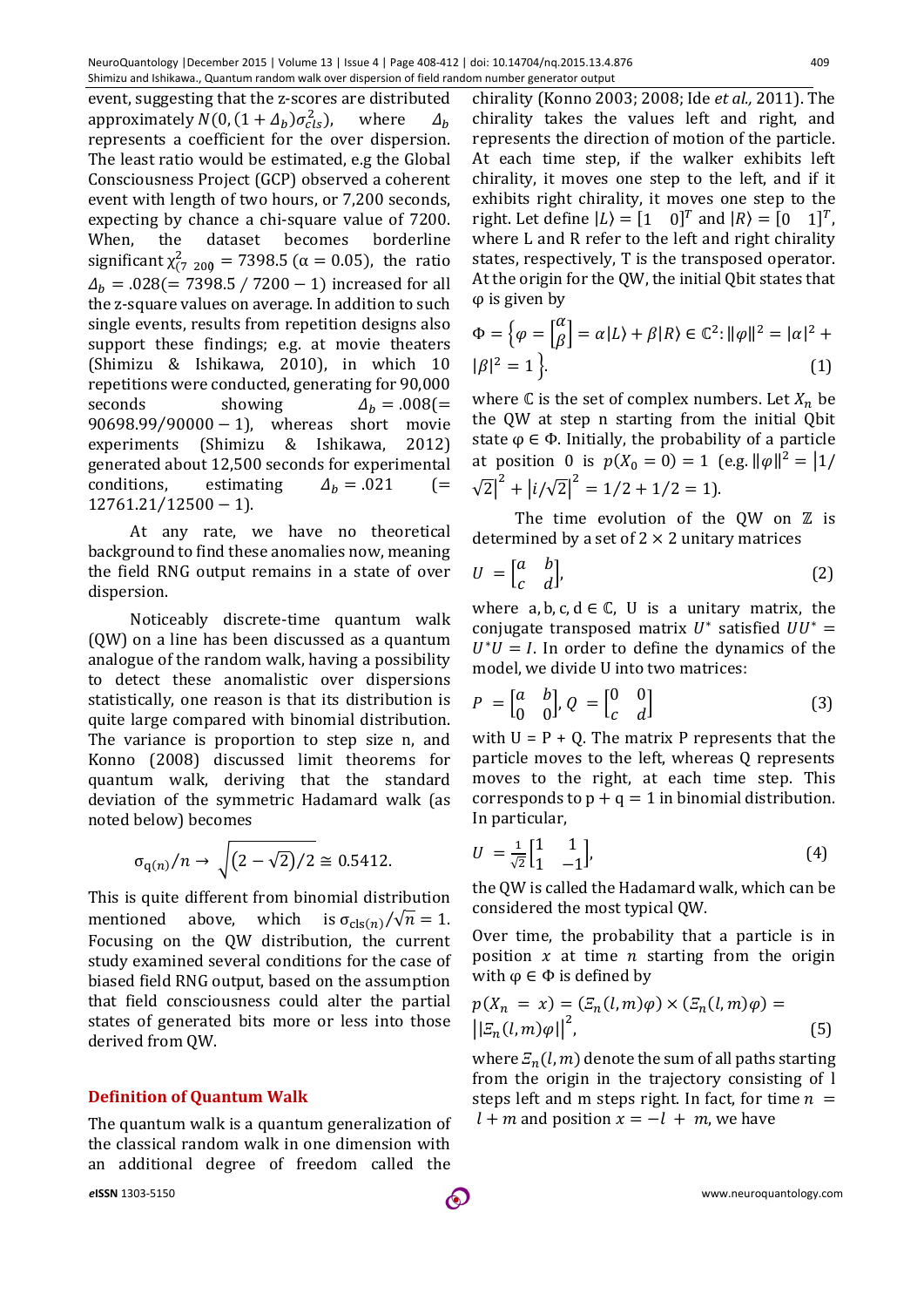$$
E_n(l,m) = \sum_{l_j,m_j} P^{l1} Q^{m1} P^{l2} Q^{m2} \cdots P^{l_{n-1}} Q^{m_{n-1}} P^{l_{n-1}} Q^{m_n},
$$
\n(6)

where the summation is taken over all integers  $l_1$ ,  $m_1 \ge 0$  satisfying  $l_1 + \cdots + l_n = l$ ,  $m_1 + \cdots + l_n$  $m_n = m$ ,  $l_i + m_i = 1$ . We should note that the definition gives

$$
\Xi_{n+1}(l,m) = P \Xi_n(l-1,m) + Q \Xi_n(l,m-1)
$$
\n(7)

to compute the probability easily. Further details have been discussed previously (Konno, 2003; 2008).

Since no mean biases were necessary to detect over dispersion of field RNG output, we focused on symmetric QW distribution with initial amplitude  $\varphi = [1/\sqrt{2} \ i/\sqrt{2}]^T$ . Figure 1 presents the distributions of the Hadamard walk over time. After step 4, the Hadamard walk showed twin peaks, which was distinct from binomial distribution.

#### **Mixed distribution model for field RNG output**

Additional issues include how would the degree of the QW mix with classical distributions during coherent events. Herein, we hypothesize the concept of 'quantum chunk (QC)' with the operative short length c, which behaves as QW by step c. While each chunk starts at step zero, the QCs are independent of each other. We consider that such QCs exist among binary RNGs, thus increasing variance.

First consider the construction of chisquare values among trials. Anomalistic large chi square values during a coherent event are expressed by over dispersion ratio  $\Delta_h$  throughout all t trials

$$
(1 + \Delta_b)E[\chi_t^2] = (1 + \Delta_{w(n,c)})E[\chi_{rt}^2] + E[\chi_{(1-r)t}^2]
$$
\n(8)

where the first term on the right side represents the chi square values of the trial, which includes QC (QC trial),  $\Delta_{w(n,c)}$  is the over dispersion ratio within a QC trial, n is the bit size of all trials, c is chunk length in the QC trial, r is the QC trial ratio toward the number of trials  $t$  ( $r =$  number of QC trial / t), and the second term represents the chi square values of the non-QC trial. These are independent of t,  $(1 + \Delta_b)t = (1 + \Delta_{w(n,c)})rt +$  $(1 - r) t$ , showing a relation  $\Delta_{w(n,c)} = \Delta_b / r$ .

Next consider the variance within a QC trial. Consider that the variance of the QC trial with bit size *n*,  $(1 + \Delta_{w(n,c)})n$ , is constructed in two parts; (1) QC variance  $\sigma_{q(c)}^2$  with chunk length c, and (2) binomial distribution with  $n - c$ , as follows,

$$
(1 + \Delta_{w(n,c)})n = \sigma_{q(c)}^2 + (n - c)
$$
 (9)

Thus, the relation between over dispersion coefficients is

$$
\Delta_{w(n,c)} = \Delta_b / r = \left(\sigma_{q(c)}^2 - c\right) / n. \tag{10}
$$

#### **Relation between QC trial ratio and chunk length**

Since the QC trial ratio depends both on n and  $\Delta_{h}$ , no fixed value is available, but rather lines relative to conditions. Figure 2, with a fixed  $\Delta_{\rm b} = .021$ , shows the relations between QC trial ratio 'r' and QC length 'c', with three conditions of n=512, 256, and 64 bits per trial, assuming that one QC trial included only one QC. The QC trial ratio 'r' is proportion to the trial bit size, n.

The estimation line at condition n=512, shows that the QC trial ratio (r) is 96.6% when the QC length (c) is fixed at 8. The QC trial ratio decreases to 18.1% when the QC length (c) is fixed longer at 16, since the QC variance  $\sigma_{q(c)}^2$  increases approximately in proportion to  $c^2$ , refereeing the limit theorem  $\sigma_{q(c)}^2 \cong c^2 (2 - \sqrt{2})/2$  (Konno, 2008). In Figure 2, we draw blanks for longer quantum chunks, which makes 1.5 times variance  $(\Delta_{w(n,c)}$ >.50) as the original variance (n), since such QC variance soon becomes large with chunk length c, (e.g. n=512, c=32, 780.38(= $\sigma_{q(3,2)}^2$  +  $(512 - 32)$ ) > 1.50 × 512). Furthermore, if the QC trial includes two or more chunks, we can refer half the value on the vertical axis (e.g. n=512, c=8, and the QC trial has two chunks within it, which is equal to the case that n=256, c=8, where the QC trial has one chunk within it;  $r = .483(= .966/2)$ .

Figure 3 shows the estimation lines with fixed n=512 using the results of two field RNG experiments,  $\Delta_{\rm h} = .021$  (Shimizu & Ishikawa, 2012) and  $\Delta_{\rm b} = .008$  (Shimizu & Ishikawa, 2010). Under the assumption r=1.00 (all of the trials including QC), previous field RNG experiments showed that the Qbits/n-bits ratio is quite small 0.015 (=c/n = 8/512) (Shimizu & Ishikawa, 2012) or 0.010 (=5/512).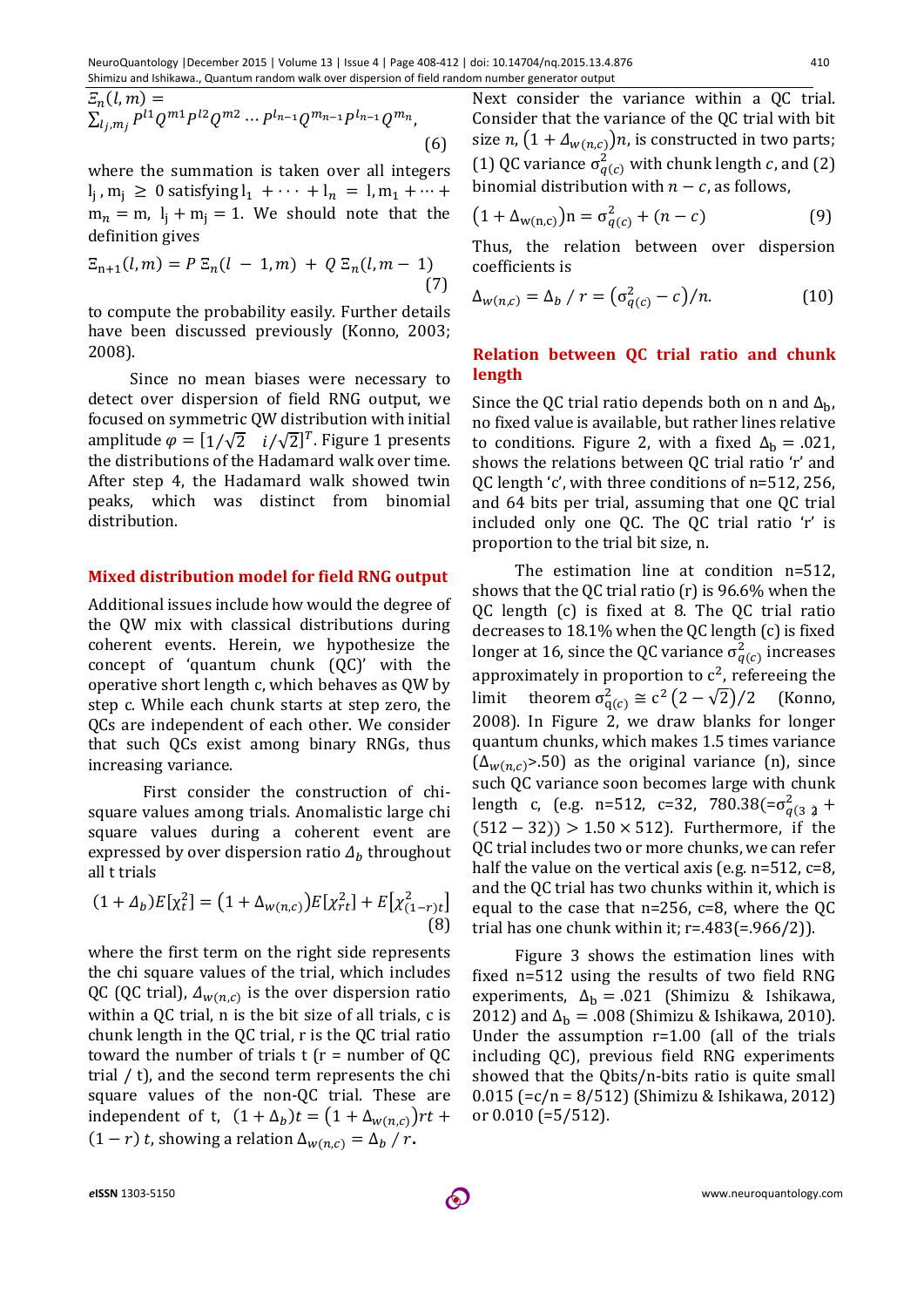

NeuroQuantology |December 2015 | Volume 13 | Issue 4 | Page 408-412 | doi: 10.14704/nq.2015.13.4.876



#### **Future tasks**

Above all, the current estimation showed that it is theoretically possible to determine the field RNG over dispersion, with the assumption that coherent field consciousness enhances the variance of RNG output, since the output includes Qbits with the length of QC even if it is invisible, as well as classical bits (i.e. *C*-bits). It is likely that human consciousness or psychological state exerts some anomalistic effects to maintain or prolong the state of quantum entanglement. Noticeably, RNG has the potential to measure and explore such anomalistic behavior.

Under the assumption of QW and the concept of quantum chunk (QC), it is necessary to assume that the length of the quantum chunk itself would be a variable that is influenced by PK

strength. A new challenging task will be to estimate quantum hidden states using methods, such as Markov chain or Hidden Markov Model. Moreover, a unitary matrix would extend generally. The definition of unitary matrix is expressed as  $U = \begin{bmatrix} cos\theta & sin\theta \end{bmatrix}$  $\begin{bmatrix} \cos\theta & \sin\theta \\ \sin\theta & -\cos\theta \end{bmatrix}$ . Current decomposition of the unitary matrix is referred to the Hadamard matrix (Ambainis, et al., 2001), which is one of the most discussed case. Along with current Hadamard ( $θ = π/4$ ), in future more discussion will be necessary for range  $0 < \theta < \pi$  / 2.

If there is no over dispersion,  $\Delta_{\rm b} = .000$ , all the estimated ratios on the line approach zero horizontally.